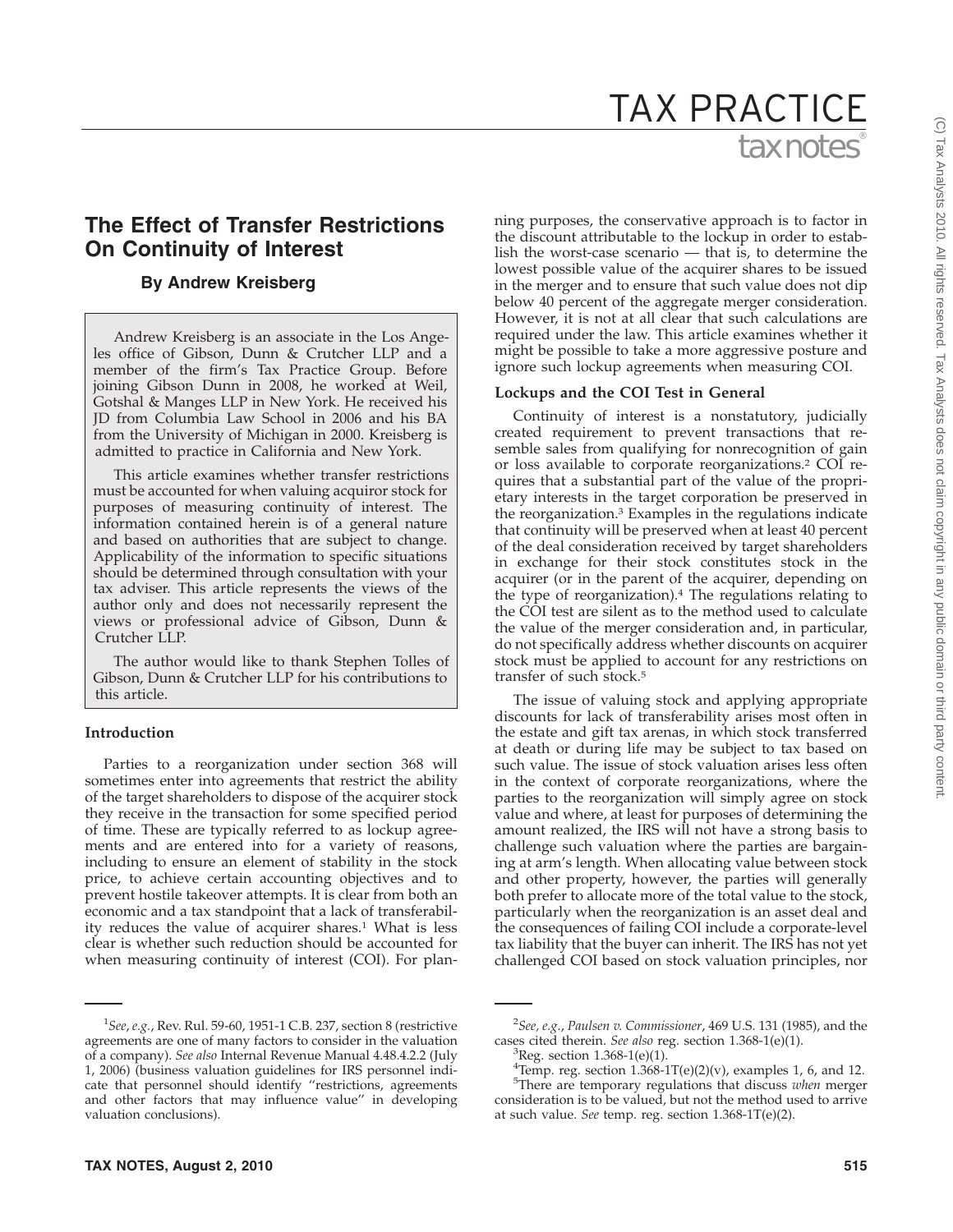has this issue been addressed by commentators. Nonetheless, not all practitioners are convinced that the IRS will continue to fall in line. The conservative view is that lockups should be taken into account when measuring COI.

The estate tax regulations contain specific rules for valuing stock that have been held to apply to valuation issues arising in an income tax context and which tax practitioners typically defer to when measuring COI.6 Reg. section 20.2031-2(b) provides that if there is a market for a stock on a stock exchange, the average between the highest and lowest quoted selling prices on the valuation date is the fair market value of the stock. Nonetheless, wary practitioners will make sure that an appraiser is hired to value acquirer stock subject to lockups in a purported reorganization, whether such stock is of a privately held company or is publicly traded, and that an appropriate discount is applied. When the acquirer is a publicly traded company, the trading price of such stock will usually be the best indication of value. Circumstances may exist, however, that warrant modifying such prices to arrive at a more accurate valuation, including when such stock is subject to transfer restrictions. Reg. section 20.2031-2(e) provides that for estate tax purposes, ''If it is established that the value of any bond or share of stock determined on the basis of selling or bid and asked prices as provided under paragraphs (b), (c), and (d) of this section does not reflect the fair market value thereof, then some reasonable modification of that basis or other relevant facts and elements of value are considered in determining the fair market value.'' Generally speaking, this principle should also apply to valuing stock for purposes of measuring COI.

As stated above, the conservative approach is to account for lockups when measuring COI. However, one might take a more aggressive stance and argue that the proper approach for measuring COI is to not apply a discount for such lockups. An argument that transfer restrictions should not be taken into account can be derived from the policy objectives behind the COI test: to ensure that, after an acquisitive reorganization, the target shareholders continue to own a substantial part of the value of their proprietary interests in the target by virtue of their ownership of acquirer stock, such that a mere reshuffling of interests has occurred that should not result in tax. To the extent the target shareholders are not allowed to sell their shares of acquirer stock, this preserves their proprietary interests in the corporate enterprise and arguably should not decrease the value of such stock for purposes of measuring continuity. In fact, prior to regulations proposed in December 1996 and adopted in January 1998,7 the law *required* target shareholders to retain their proprietary interest in acquirer stock for some minimum period of time, unless they could prove there

was no preconceived plan to sell, in order to include such acquirer stock in the continuity of interest calculation.

## **Pre-1998 Law**

In Rev. Rul. 66-23, the issue was whether COI was satisfied when a shareholder of the target corporation received stock in the acquirer corporation subject to a court order to dispose of all of the stock within seven years.8 The shareholder had no preconceived plan to sell the acquirer stock, although it knew it had to dispose of all shares within seven years. The IRS ruled that COI could be satisfied when the target shareholder had ''unrestricted rights of ownership for a period of time sufficient to warrant the conclusion that such ownership is definite and substantial,'' adding that five years of unrestricted ownership is generally a sufficient period of time. Alternatively, the IRS held that even if the shares were disposed of within five years, such disposition would not affect continuity provided there was no preconceived plan to dispose of the shares at the time of the reorganization. The ruling noted the taxpayer's unrestricted rights in the stock and its ability to freely dispose of it as factors supporting continuity. Stock that is subject to a lockup agreement obviously would not fit this description. Nonetheless, the point in the ruling about unrestricted ownership seems to be merely that a sale in year 7 was not preordained — that is, the taxpayer was free to sell, or not, at any time before that. The focus in Rev. Rul. 66-23, and the authorities that followed, was whether a future sale of acquirer stock was preordained such that it should be stepped together with the initial transaction whereby the shareholder exchanged its target shares for such acquirer stock.<sup>9</sup> If the steps were integrated, it would be viewed under the tax law as a sale of the target shares for nonqualifying consideration under the COI test, making the initial exchange taxable. To the extent that lockup agreements limit the possibility of a future sale, these presumably should have been viewed favorably under pre-1998 law or at least should not have resulted in a discount when measuring COI.

In *Novacare, Inc. v. United States*, <sup>10</sup> the Court of Federal Claims applied pre-1998 law in analyzing postmerger sales and provided an apt summary of the case law that existed up until that time. In that case, Novacare's wholly owned subsidiary merged with and into Rehab Systems Co. (RSC). Within a little over a year of the closing of the merger, the RSC shareholders had disposed of roughly 87

<sup>6</sup> *See, e.g.*, *Robinson v. Commissioner*, T.C. Memo. 1985-275 (1985); *Meyer v. Commissioner*, 46 T.C. 65, 106 (1966), *modified on other grounds*, 383 F.2d 883 (8th Cir. 1967). <sup>7</sup>

 ${}^{7}$ Prop. reg. section 1.368-1(e) (Dec. 20, 1996) (effective prospectively on final promulgation), which occurred on January 29, 1998, in T.D. 8760.

<sup>8</sup> 1966-1 C.B. 67.

<sup>9</sup> *See*, *e.g.*, *Novacare, Inc. v. United States*, 52 Fed. Cl. 165 (Fed. Cl. 2002), *Doc 2002-7410*, *2002 TNT 65-6*; *McDonald's of Zion v. Commissioner*, 76 T.C. 972 (1981), *rev'd sub nom. McDonald's Restaurants of Illinois v. Commissioner*, 688 F.2d 520 (7th Cir. 1982); *Penrod v. Commissioner*, 88 T.C. 1415 (1987); *Christian Est. v. Commissioner*, T.C. Memo. 1989-413. *See also* Rev. Proc. 86-42, 1986-2 C.B. 722, in which the IRS required taxpayers to represent, as a prerequisite to receiving a private letter ruling under section 368, that there was no plan or intention on the part of target shareholders to dispose of several shares of acquirer stock such that the target shareholders' ownership of acquirer stock would be reduced below the COI threshold. <sup>10</sup>*Id.*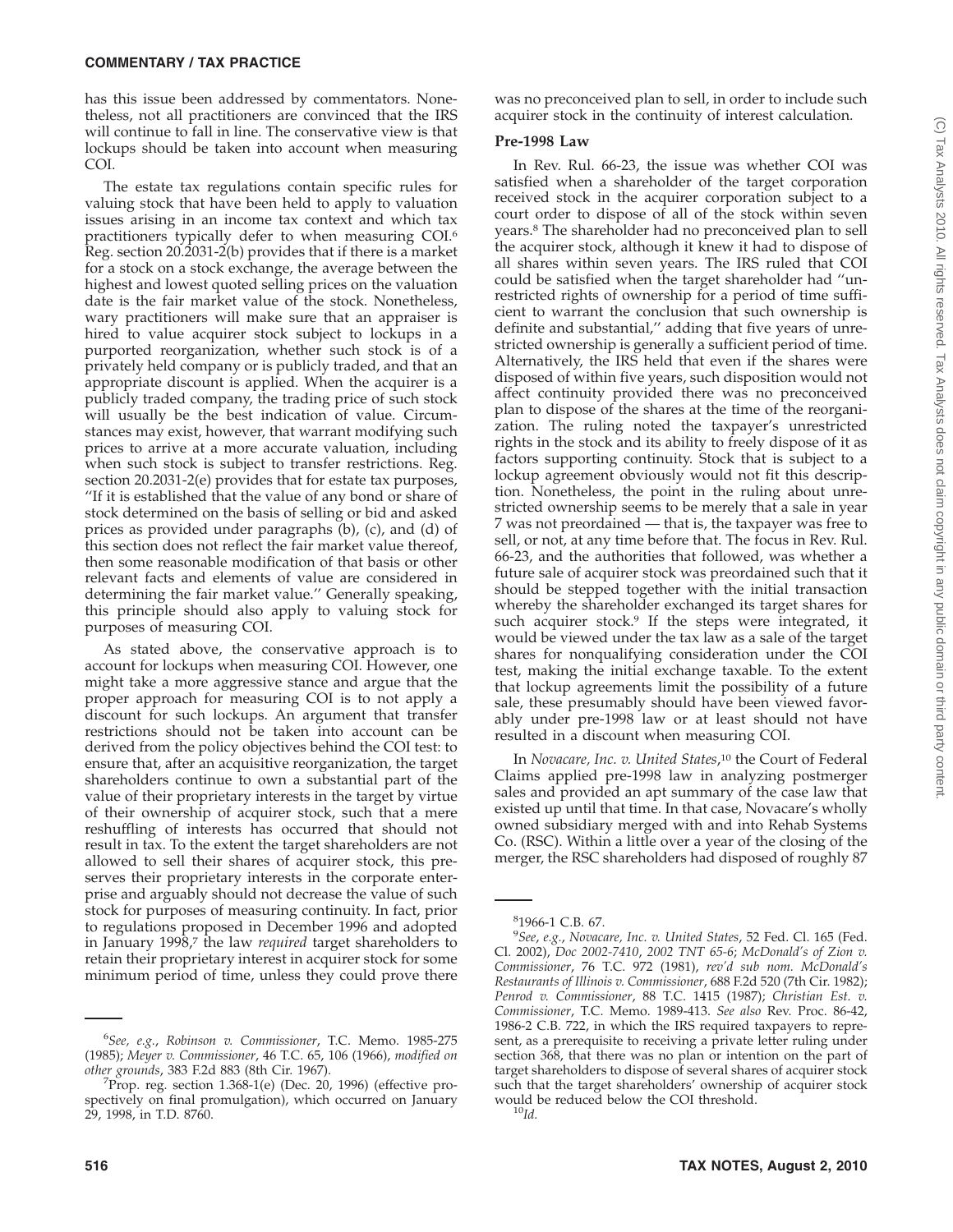#### **COMMENTARY / TAX PRACTICE**

percent of the Novacare shares received in the merger. Three years later, Novacare disposed of its shares of RSC and calculated its tax consequences by assuming that the merger with RSC was a tax-free reorganization, resulting in a carryover basis in its shares of RSC and gain on the sale. However, Novacare later filed a refund claim based on the conclusion that the merger with RSC had actually been a taxable cash purchase, resulting in a stepped-up basis in the RSC shares and a loss on the subsequent disposition of such shares. Novacare's argument was that the postmerger sales of Novacare stock by the RSC shareholders should be stepped together with the merger transaction, thus destroying COI. The IRS argued that without proof that the shareholders intended to sell their shares at the time of the merger, the two steps should not be integrated.

The court, referring to a sequence of cases that applied the step transaction doctrine to analyze the effect of postmerger sales on COI, held that the subsequent sale by the RSC shareholders should not be stepped together with the merger, based on the end result and interdependence tests.11 According to the court, under the end result test ''courts will apply the step-transaction doctrine when it appears that formally distinct steps 'were really components of a single transaction intended from the outset to be taken for the purpose of reaching the ultimate result.'''12 The end result test focuses on subjective intent. The interdependence test, on the other hand, is supposed to rely less on intent and more on an objective inquiry as to whether each of the separate transactions would have been likely to occur in the absence of each other in normal business settings. Applying the end result test, the court found that genuine issues of material fact existed regarding whether the RSC shareholders intended to effectuate a cash purchase of their shares as the end result of the transaction. Regarding the interdependence test, the court likewise held that there were open factual issues as to whether guarantees of salability granted to the RSC shareholders were integral to the transaction and whether the postmerger sales were a direct result of such guarantees. As a result of these findings, the court denied both parties' motions for summary judgment.

In *NovaCare*, some RSC shareholders signed lockup agreements that prohibited transfer of the acquirer shares received in the merger for a period of time necessary to achieve certain accounting treatment for the parties. The lockup period lasted just over two months, and on the day immediately following that period the RSC shareholders sold or transferred as gifts 33 percent of the shares received in the merger. Although the court did not focus on the lockup agreements in its analysis, it is easy to imagine a negative implication of the agreements under these facts: The fact that so many shares were disposed of immediately after could be viewed as evidence of an intent to dispose of such shares that existed at the time of the merger. In the absence of such conspicuous transfers, however, a lockup agreement does nothing more than prevent postmerger sales. Such an agreement should have served as evidence under pre-1998 law that the target shareholders did not intend to sell their shares (at least not during the lockup period), thereby precluding use of the end result test as a means of disrupting continuity. Similarly, lockup agreements should have served as a barrier in claiming the mutuality between a merger transaction and postmerger sales for purposes of applying the interdependence test.

## **The 1998 Continuity of Interest Regulations**

The issue of postmerger sales has been mostly displaced by reg. section 1.368-1(e)(1), adopted on January 29, 1998, which provides that ''a mere disposition of stock of the issuing corporation received in a potential reorganization to persons not related (as defined in paragraph (e)(4) of this section) to the issuing corporation is disregarded.''13 Accordingly, it can no longer be said that lockups should be viewed favorably for COI purposes because they prevent application of the step transaction doctrine. Treasury has explicitly provided that this is no longer a risk. Nonetheless, does this change in law mean that lockups should now be viewed negatively for COI purposes (that is, as reducing the value of acquirer stock, thereby making the 40 percent threshold harder to attain)? There are at least a few arguments for why this should not be the case.

One way in which lockups still serve to preserve COI is by preventing postmerger sales or redemptions of acquirer shares by target shareholders back to the acquirer (in the case of redemptions) or to persons related to the acquirer (in the case of sales), as such sales and redemptions continue to be subject to the step transaction principles discussed above. Reg. section 1.368-1(e)(i) states that a ''proprietary interest in the target corporation is not preserved if, in connection with the potential reorganization, it is acquired by the issuing corporation for consideration other than stock of the issuing corporation, or stock of the issuing corporation furnished in exchange for a proprietary interest in the target corporation in the potential reorganization is redeemed.''14 The same regulatory provision states that postmerger sales are disregarded, but not to the extent such sales are to persons related to the issuing corporation.15 As lockup agreements would in many instances prevent such transactions, one would think this would mitigate viewing such agreements negatively for COI purposes.

The COI test must be satisfied not only in the context of reorganizations, but also to achieve a tax-free corporate division under section 355 (spinoffs, split-offs, and split-ups; collectively, spinoffs).<sup>16</sup> The basic policy justification for the COI requirement is the same in both arenas:

<sup>11</sup>*Id.*, at 175-176, citing *McDonald's Restaurants of Illinois, Inc. v. Commissioner*, 688 F.2d 520; *Penrod v. Commissioner*, 88 T.C.

<sup>&</sup>lt;sup>12</sup>Id., at 174, citing King Enterprises, Inc. v. United States, 418 F.2d 511, 516.

<sup>&</sup>lt;sup>13</sup>*See* reg. section 1.368-1(e)(8), Example 1.<br><sup>14</sup>*See* reg. section 1.368-1(e)(8), examples 4 and 5.<br><sup>15</sup>Reg. section 1.368-1(e)(i). 1<sup>6</sup>Reg. section 1.355-2(c).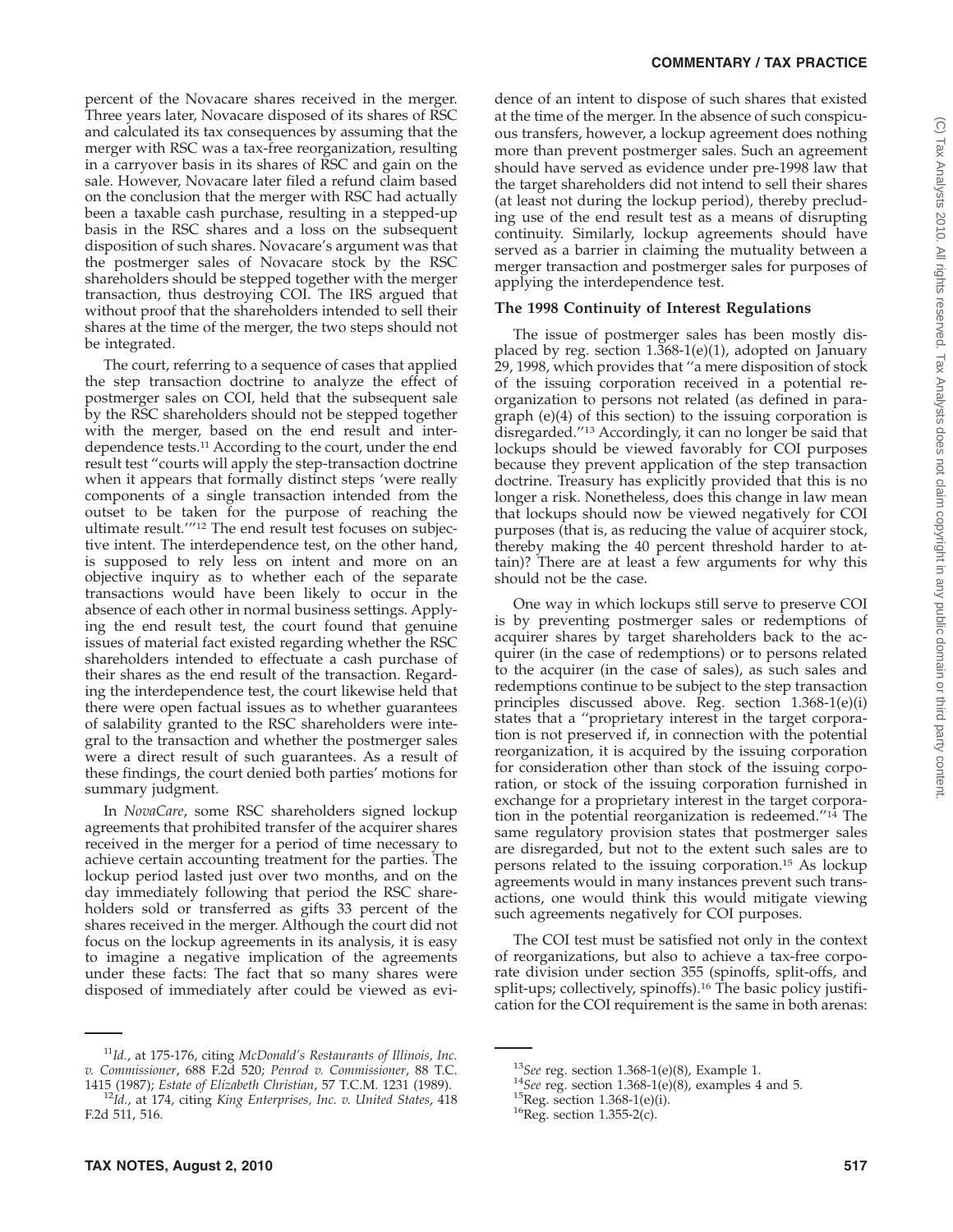#### **COMMENTARY / TAX PRACTICE**

to prevent transactions that resemble sales from qualifying for tax-free treatment available to corporate reorganizations.17 However, the 1998 COI regulations, which provide that postmerger sales will not disrupt continuity, are relevant solely for reorganizations. The preamble to such regulations explicitly provides that they do not apply to section 355 transactions.18 Therefore, pre-1998 COI law continues to apply regarding spinoffs, and there is still the risk that post-spin sales may be integrated with the spin to disrupt continuity.19 Accordingly, subjecting the shares of either the distributing or controlled corporation in a spinoff to transfer restrictions, such as a lockup agreement, should not negatively affect COI, as it would prevent a subsequent sale of such shares by the distributees for nonqualifying consideration.

Extending this rationale one step further, if lockups would not negatively affect COI in the section 355 arena, one would also think they would not negatively affect COI when applied to reorganizations, as in each case we are applying the same basic test to achieve the same policy objectives. Granted, Treasury may have declined to extend the 1998 regulations, which allow for postmerger sales to spinoffs, because it views the COI requirement as additional protection against the use of a spinoff as a device to distribute earnings and profits at capital gains rates.20 The device test is not present in reorganizations, but this difference would not seem to justify the disparate treatment of lockups in reorganizations and spinoffs. Whether or not COI happens to serve a dual purpose regarding spinoffs, the policy objectives behind COI are the same in both arenas, and the application of the test should therefore be consistent. If lockups are disregarded for purposes of measuring COI in spinoffs, intuitively they should be disregarded when measuring COI in reorganizations as well.

#### **The 2007 Regulations**

Another argument for disregarding lockups when valuing acquirer shares can be derived from the treatment of escrowed shares in regulations issued in 2007 dealing with when merger consideration should be valued for purposes of COI.21 Those regulations provide an example wherein target shareholders receive 40 shares of acquirer stock that is publicly traded and valued at \$1 per share on the relevant valuation date and \$60 of cash in a purported reorganization.22 Twenty shares of the acquirer stock, however, are placed into escrow as of such valuation date to secure customary target representations and warranties. The example concludes that there has been an exchange of \$40 worth of acquirer stock and \$60 of cash and that therefore the COI test has been satisfied. Even though the target shareholders will not receive the escrowed shares until some time after closing, and maybe not at all in the event an indemnity is triggered, such shares are given the same value as the nonescrowed shares for purposes of testing COI. Target shareholders are unable to sell their escrowed shares during the term of the escrow to the same extent as if such shares were subject to a lockup agreement for the same period of time. If no discount is applied to acquirer shares subject to an escrow for purposes of testing COI, it stands to reason that no discount should be applied to shares subject to a lockup.

### **A Countervailing View**

Although there does not appear to be any existing commentary on the impact of lockups when measuring COI, one can glean a countervailing viewpoint to the one expressed in this article from some commentators' proposed treatment of contingent consideration for COI purposes.

There is uncertainty in the law regarding how to account for contingent consideration in the context of a purported reorganization. The case law generally provides that contingent rights to receive stock in the future will not be treated as boot and therefore will not cause an otherwise qualifying reorganization to so qualify.23 After its position that such rights should constitute boot had been struck down in both the *Carlberg* and *Hamrick* cases, the IRS issued Rev. Proc. 88-42, which generally provides requirements that must be met for a taxpayer to receive a favorable ruling on a reorganization that contains contingent stock.24 These authorities all deal with whether contingent rights to stock issued in a purported reorganization will be treated as taxable boot or whether such rights can be received tax free under section 354. They do not, however, discuss whether and how such rights should be factored into the COI analysis. The 2007 regulations contain an example that suggests a ''wait and see" approach. In temp. reg. section  $1.368-1T(e)(2)(v)$ , Example 2, continuity is reduced when escrowed shares are forfeited by the target shareholders after a merger, suggesting that a taxpayer cannot know the impact of contingent or escrowed shares on COI until the outcome of the contingency or escrow arrangement has been finally determined. This is a startling position (considering the rule throughout the tax law that transactions

<sup>&</sup>lt;sup>17</sup>*Id.*; reg. section 1.368-1(e)(1).<br><sup>18</sup>*See* T.D. 8760, 63 *Fed. Reg.* 4,174 (Jan. 28, 1998).<br><sup>19</sup>*See, e.g., Farr v. C.I.R.,* 24 T.C. 350 (1955) (holding that COI was satisfied in a split-off transaction under the predecessor to section 355 despite a subsequent sale of stock by the distributee, based on factual determination that such sale was not interdependent with the split-off); *see also Novacare, Inc. v. United States*; *McDonald's Restaurants of Illinois, Inc. v. Commissioner*;

<sup>&</sup>lt;sup>20</sup>*See* section 355(a)(1)(B) and reg. section 1.355-2(d) for rules regarding the device test applicable to spinoffs.

<sup>&</sup>lt;sup>21</sup>Reg. section 1.368-1T(e)(2), generally referred to as the signing date rules.<br><sup>22</sup>Reg. section 1.368-1T(e)(2)(v), Example 1.

<sup>23</sup>*See Carlberg v. United States*, 281 F.2d 507 (8th Cir. 1960); *Hamrick v. Commissioner*, 43 T.C. 21 (1964), *acq. in result*, 1966-1

C.B. 2. 241984-1 C.B. 521, *amplifying* Rev. Proc. 77-37, 1977-2 C.B. 568. The requirements in Rev. Proc. 88-42 are more stringent than the case law, which generally only requires that the contingent right exist for a valid business purpose and represents only the right to additional stock and nothing more.